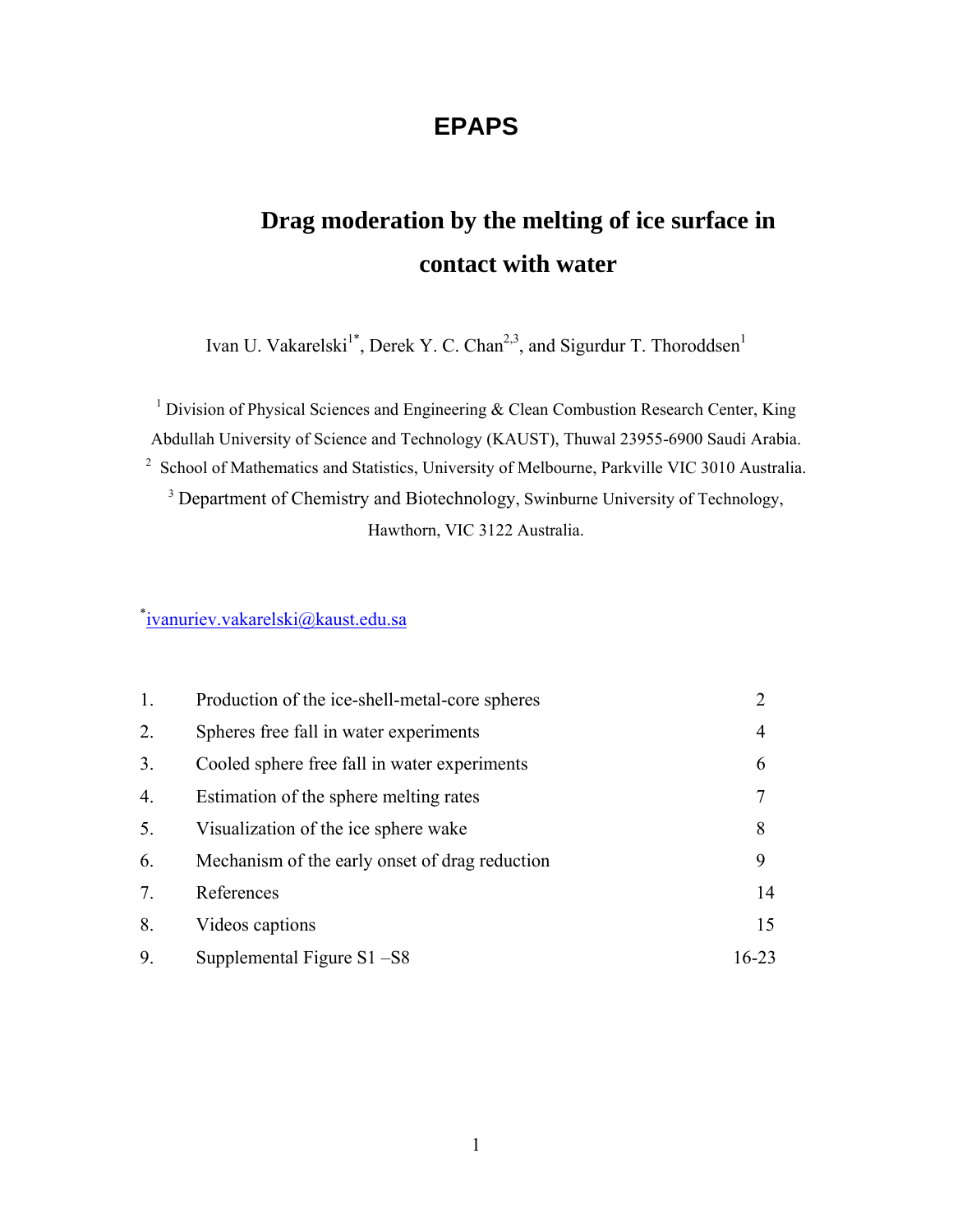#### **1. Production of the ice-shell-metal-core spheres.**

The method of making the ice-shell-metal-core "ice(metal)" spheres using an ice-mold is illustrated schematically in Fig. S1a. In brief, a metallic sphere is suspended inside the centre of the spherical void of an aluminium mold. The space between the metallic sphere and the mold wall is filled with water before the mold is placed inside a temperature controlled chamber (Fig. S1b). After the water has frozen, the mold is taken out of the chamber and left for some time to condition at room temperature. Finally the top part of the mold is removed as shown in Fig S1c and the ice(metal) sphere is released from the mold.

The aluminium molds were custom produced in KAUST machine workshop. The mold has a spherical void diameter of 60 mm and can accommodate a spherical metallic core of up to 40 mm in diameter. The mold has two parts: top-half and base-half that fit together to form a perfect spherical void (Fig. S1a). The inside surface of the mold is polished to a fine finish of average surface roughness < 0.1 mm. After suspending the metal sphere inside the mold, the top and base parts are tighten together by four connecting bolts (Fig. S1). At the top of the mold there is a 6.0 mm opening that is used to fill it with water and through which the metal sphere can be suspended.

For the metallic core we used a range of tungsten carbide ( $\rho_s = 14.9 \text{ g/cm}^3$ ,  $D_s = 20$ , 30, 40 and 45 mm) or stainless steel ( $\rho_s = 7.7$  g/cm<sup>3</sup>,  $D_s = 20$ , 30 and 40 mm) spheres purchased from FRITSCH GmbH, (Germany) or from Zhuzhou Goode Tungsten Carbide Co., Ltd (China). Using an electric discharge machine a 1.0 mm hole was drilled at the top of the spheres and a hook ending metallic wire was fitted inside. The metallic wire is used to suspend the sphere inside the mold and to handle the ice(metal) spheres without the need to touch the ice surface (Fig. S1).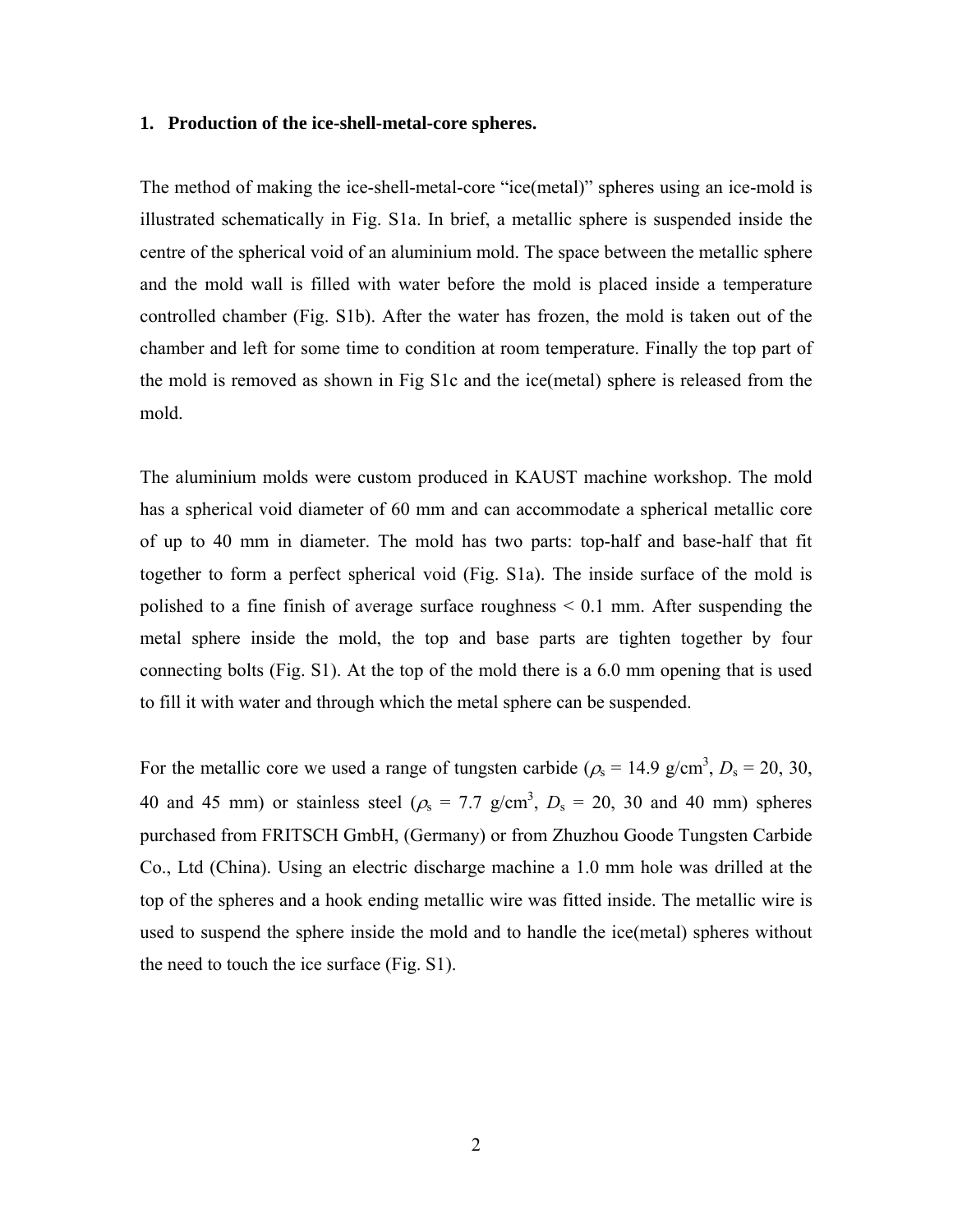To freeze the water we use an ESPEC, SH-261 bench-top temperature & humidity chamber (ESPEC Corp., Osaka, Japan). The chamber temperature range is from  $-60\text{ °C}$ to  $+100$  °C. In a standard run we kept the mold for at least 2 hours inside the chamber at a temperature of  $-10$  °C, that allows the water to freeze completely. Alternatively, temperatures range from  $-5$  °C to  $-20$  °C was also used to freeze the water with lower temperature requiring longer freezing time (e.g. overnight for  $-5 \degree C$ ).

Following freezing the mold is taken out of the chamber and left to condition for some time at room temperature. During the conditioning period, the mold is put on top of an inverted Nalgene plastic tray to minimise the heat exchange between the base and the bench (Fig. S1c). We time the release of the ice(metal) sphere from the mold from the moment when the outer surface of the ice(metal) sphere starts to melt. This is done to ensure that a thin water layer covers the sphere when it was released from the mold, preventing the formation of frost on the ice surface and thus keeping the surface smooth. To characterize the room temperature conditioning process we mounted 3 thermocouple probes at control points inside the mold, inside the ice shell and inside the metal sphere core as indicated in Fig. S2a. Variation of the temperatures with time is measured using a thermocouple thermometer temperature logger (OM-SQ2010-KIT, Omega Engineering). Such time variations for spheres frozen at  $-10$  °C and  $-20$  °C are shown in Fig. S2b. The ice(metal) sphere is released from the mold at about the time the mold temperature reaches zero. At this time the shell and core temperatures are only slightly below zero (between  $-2$  °C and 0 °C) as evident from Fig. S2b. Releasing the ice(metal) spheres from the mold in this manner ensure that the temperatures of the mold wall, the ice shell and the metal core will be the same for all freeze temperatures.

Fig. S3 together with Fig. 1 in the manuscript show the appearance of the ice(metal) spheres after being released form the mold. If we use fresh de-ionised (DI) water the ice appears milky (Figs. S3a, S3b), and that is due to the presence of dissolved air in the water resulting in the formation of tiny bubble inclusions in the ice. If the DI water was de-aerated by first boiling for about 30 minutes before use for ice making, the ice appears transparent with only a small number of discrete bubble inclusions. Such bubbles are not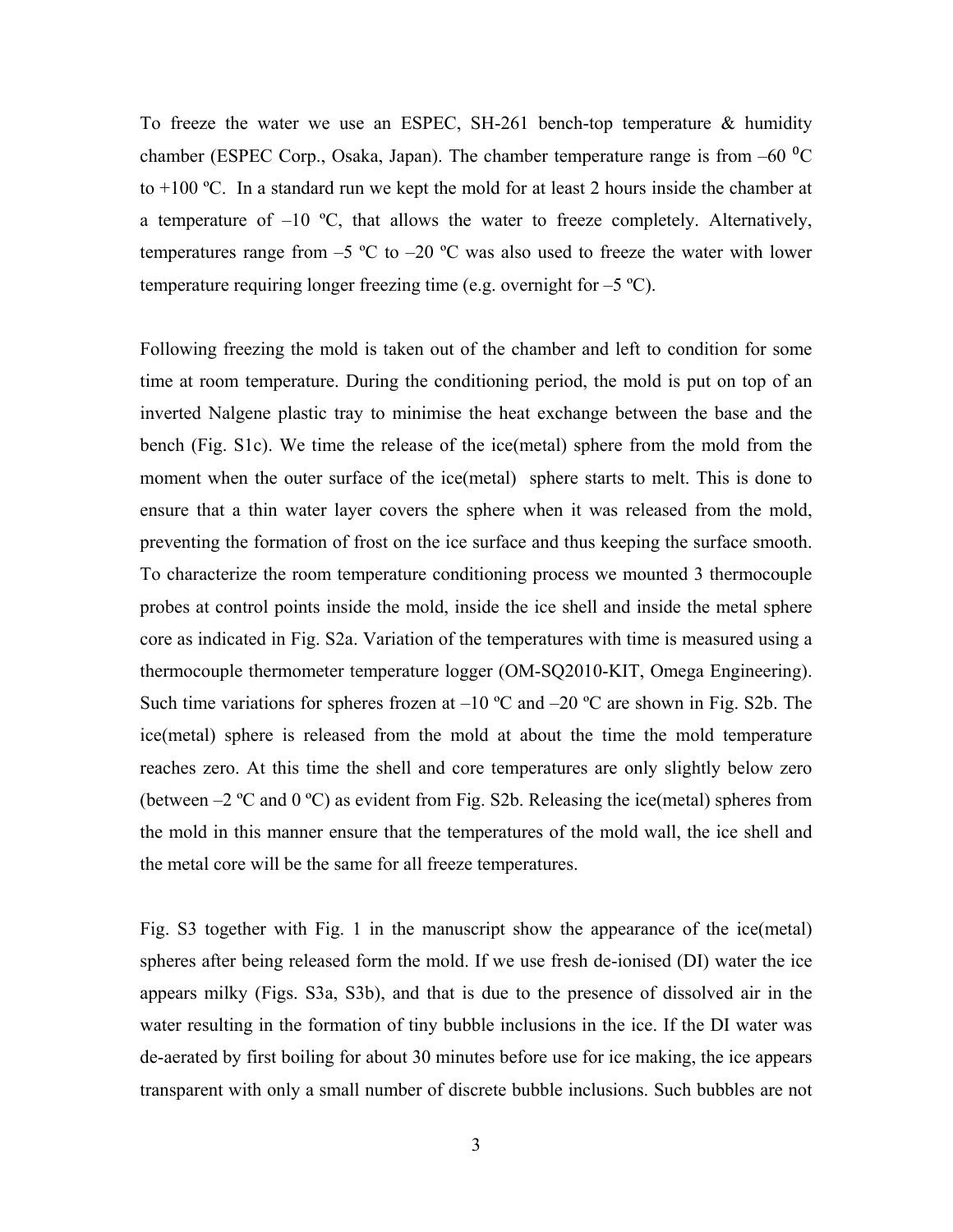located near the external surface of the ices shell (Fig. S3c, see also Fig. S7 and manuscript Fig. 1). In test measurements, we found the fall velocity to be independent of the appearance of the ice. However, to ensure that the smoothness of the ice surface is not affected by the release of micro-bubbles during the slow melting of the ice, boiled deaerated water was used to produce ice(metal) spheres.

#### 2. **Spheres free fall in water experiments**

The water tank in which the sphere fall experiments were conducted was 2 meter tall and has a cross section of 30 cm  $\times$  30 cm (180 liters). The tank is made of clear Acrylic with a wall thickness of 10 mm. A second tank of slightly larger dimension: 2.4 meter tall and with cross section of 40 cm  $\times$  40 cm (384 liters) was used for the heaviest sphere or higher Reynolds number experiments.

Following the release from the ice mold, the ice(metal) sphere was quickly moved to the water tank and carefully released from rest at just below the water surface at the top of the tank. The sphere fall in the tank was recorded with a high speed camera (Photron Fastcam SA-5) with a typical framing rate of 1000 fps. Variation of the ice(metal) sphere position with time and the corresponding velocity were determined by image processing the videos with the camera software (Photron FASTCAM Viewer, PFV Ver.3262).

The ice(metal) spheres fall velocities were compared with solid metal spheres fall velocities. In a set of experiments we used stainless steel spheres of various diameters ( $\rho_s$ )  $= 7.7$  g/cm<sup>3</sup>,  $D_s = 20$ , 25, 30, 40, 50 and 60 mm). Complementary experiments were conducted using a 60 mm diameter hollow alumina sphere inside which smaller diameter spheres can be fitted to exactly match the weights of the 60 mm ice(metal) spheres used (see Fig. S4). Comparing the fall velocity of ice(metal) and solid metal spheres of identical radius and mean density gives an accurate estimate of the melting ice surface effect. Supplemental video 1 demonstrates an example of the parallel fall of ice(metal) and solid metal spheres of identical size and weight.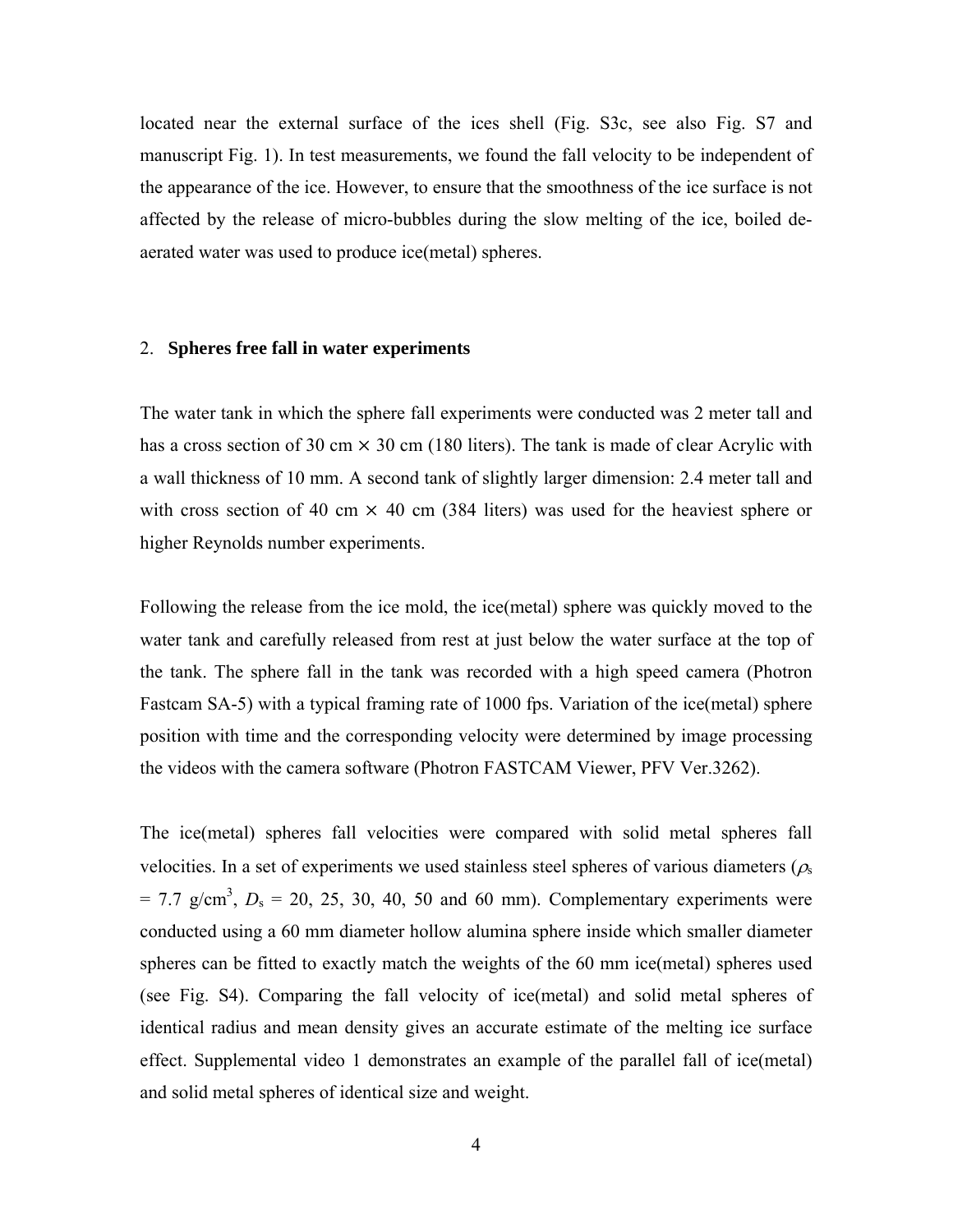The drag coefficient  $C_D$ , was determined form the terminal velocity  $U_T$  of the sphere of diameter *D* using the relation:

$$
C_{\rm D} = (4[\rho_s - \rho]gD)/(3\rho U_T^2) \tag{1}
$$

where, *g* is the gravitational acceleration,  $\rho$  the water density and  $\rho_s$  the sphere density. The terminal velocity was corrected for the effect of the tank walls using the following correction formula due to Newton (1687):

$$
U_T / U_{T\infty} = [1 - (D/D_c)^2] [1 - 0.5(D/D_c)^2]^{1/2}
$$
 [2]

where  $U_T$  is the measured terminal velocity,  $U_{T\infty}$  is the corrected terminal velocity for an infinite flow domain,  $D$  is the sphere diameter and  $D<sub>c</sub>$  is the diameter of a cylindrical tank. For the  $a \times a$  square cross-section tank used in the present experiment, the effective diameter *D* in eq. 2 is calculated by equating the areas of the circle and the square, i. e.  $D_c = (2/\sqrt{\pi})a$ .

For spheres released from rest, the time dependence of the velocity, *U*(*t*) is observed to evolve towards the terminal value,  $U_T$  according to the exponential form [S1]:

$$
U(t) = U_T (1 - e^{-t/\tau})
$$
 [3]

This equation does not accurately present the complex dynamic of the true fall trajectory, but could be used as an effective tool to estimate the terminal velocity. Results for the drag coefficient shown in the manuscript Fig. 3 are calculated using the sphere velocity measured close to the bottom of the tank. Each data point is the average of at least three independent experimental runs with error bars representing the typical data spread in these measurements. For higher Reynolds number ice spheres  $(Re > 2 \times 10^5)$  the velocity at the tank bottom has not yet reached the terminal value as demonstrated by the data in Fig. 2 of the manuscript. In all cases, the drag coefficients of the ice(metal) sphere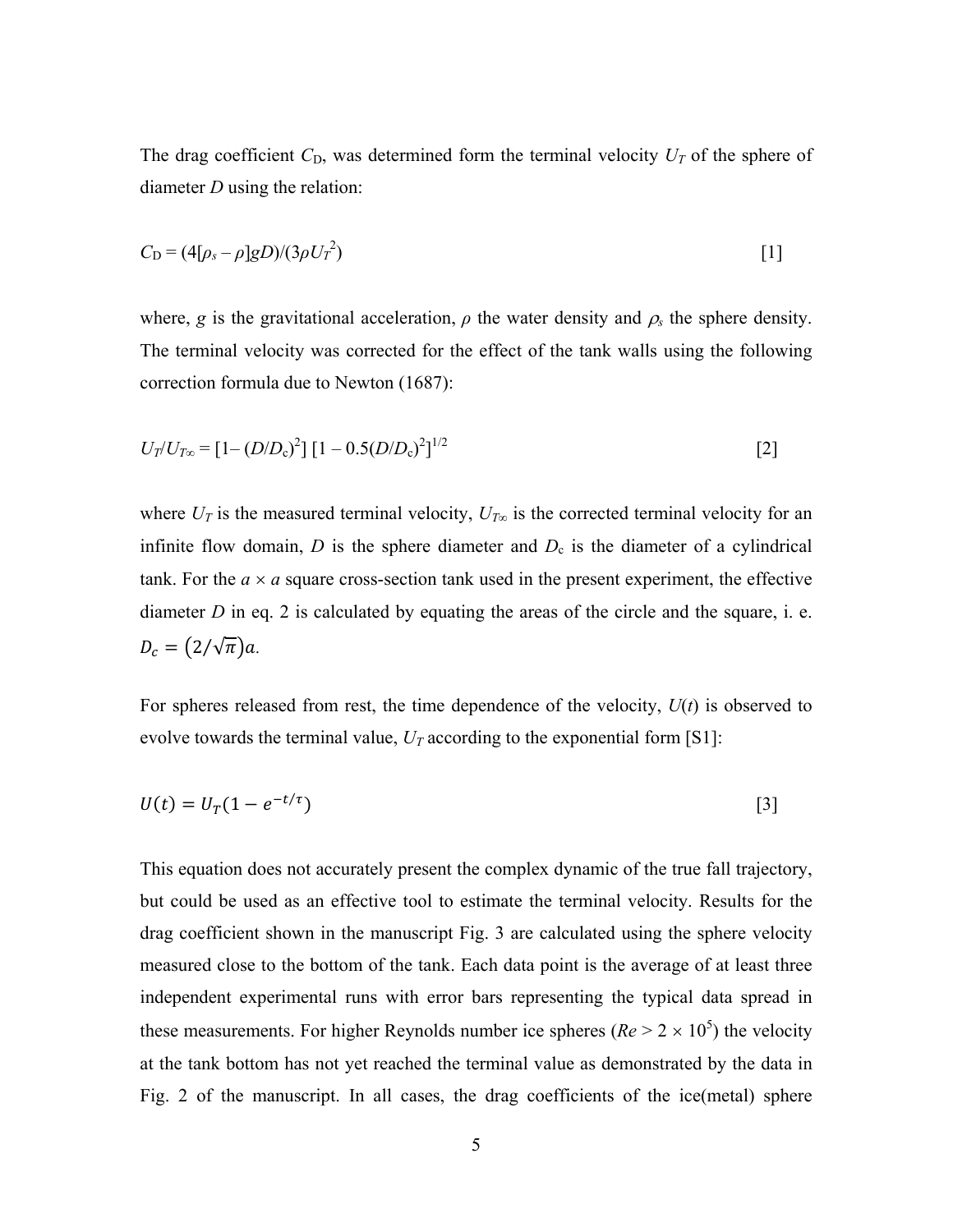calculated from the velocity at the tank bottom shown in Fig. 3 of the manuscript represent upper bound estimates.

To conduct experiments at a lower temperature, we first filled about  $1/3^{rd}$  of the tank with ice cubes produced by an ice-making machine (Scotsman CU2026SA, Prodigy©). The tank was then filled to top with room temperature DI water. After mixing and melting of the ice cubes it was possible to achieve water temperature in the tank of about  $6 \pm 1$  °C. The kinematic viscosity of water at 6  $^{\circ}$ C is about 1.47  $\times 10^{6}$  m<sup>2</sup> s<sup>-1</sup> compared to 0.97  $\times 10^6$  m<sup>2</sup> s<sup>-1</sup> at 22 °C. This effectively limits the experimental range of accessible Reynolds number with our experimental setup from  $Re \sim 3 \times 10^5$  in 22 °C water to  $Re \sim$  $1.7 \times 10^5$  in 6 °C.

#### 3. **Cooled sphere free fall experiments**

To evaluate the effect of water cooling by being in contact with the ice(metal) sphere we conducted a series of experiments using 60 mm solid steel spheres preconditioned by cooling in the temperature chamber in the temperature range of  $-30$  °C to  $+20$  °C. Spheres that were cooled to temperature below zero rapidly became covered by a frost layer once exposed to the laboratory atmosphere. Before their release in water these solid steel spheres were defrosted by a brief wash with ethanol (freezing temperature  $-114 \text{ }^{\circ}\text{C}$ ) that removes frost layer and the ethanol wetted sphere surface prevents further frost formation as demonstrated in Fig. S5. There were no visible sign of ice layer forming on the sphere surface during the rapid fall in water. Results from these experiments are presented in Fig S6. They show that the terminal velocity of solid steel spheres is independent of the sphere temperature in the range  $-30$  °C to  $+20$  °C. Shown for comparison is the apparent terminal fall velocity of ice(metal) spheres of the same size and weight prepared using freezing temperatures in the range  $-20$  °C to  $-5$  °C. However, due to the ice sphere conditioning process explained in the previous sections the actual temperature of all of ice(metal) spheres in the fall experiment is close to 0 ºC.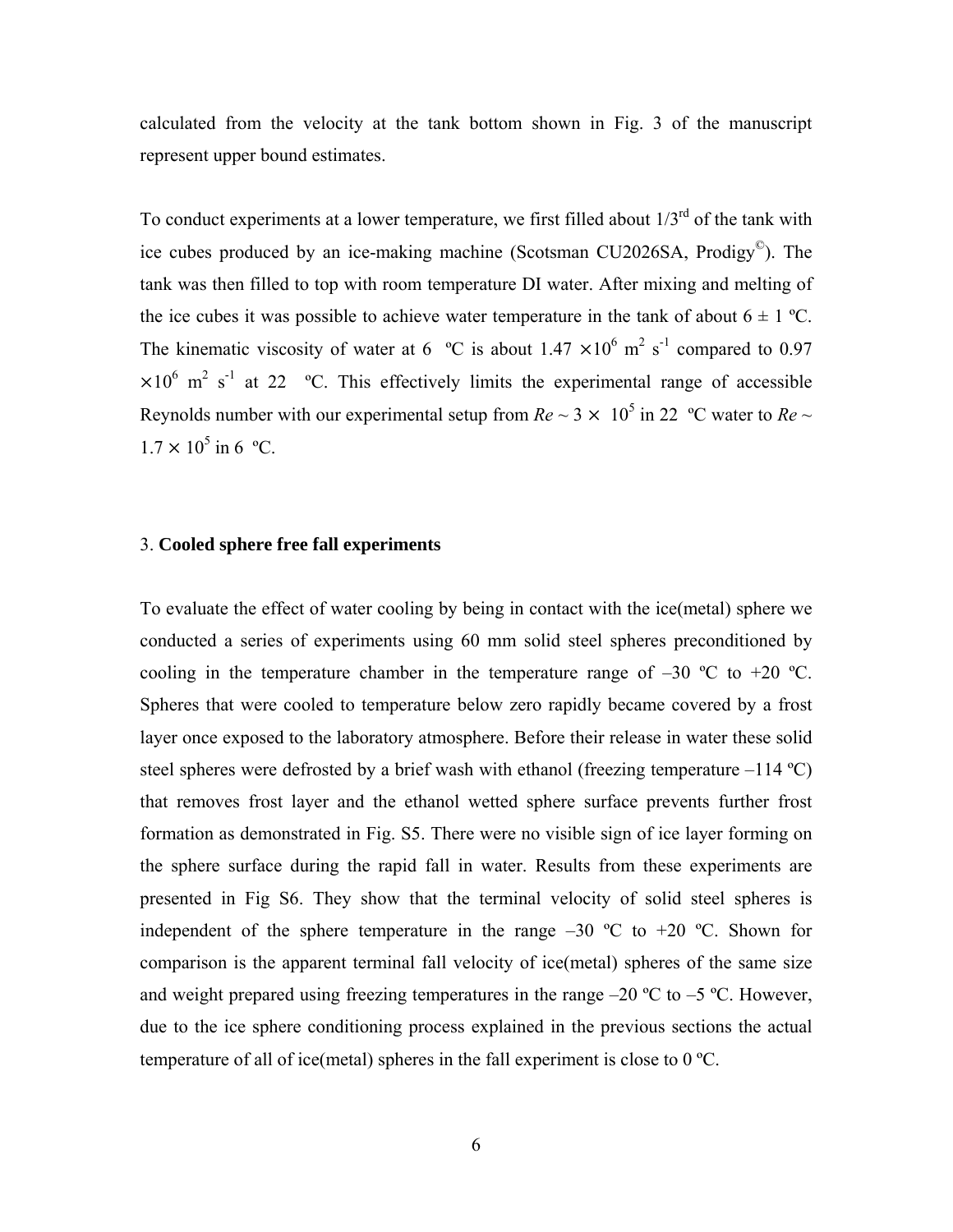The chamber temperature used to cool the sphere is only one possible measure of the temperature of the sphere during the fall in water. To make a more detailed characterization we used a sphere with thermocouple probe fitted inside hole drilled at the sphere top (at about 10 mm below the surface). A long fine wire connects the thermocouple probe to the temperature logger to facilitate measurement the sphere temperature during the fall in water. The temperature chronology of such experiment is shown in Fig. S7 that tracks the temperature progression from when the sphere is taken out of the temperature chamber, washed in ethanol, release to fall in water to the bottom of the tank and then rapidly pulled out of the tank. For this data we could estimate that for spheres cooled at chamber temperature  $-20$  °C, the sphere temperature during the fall is between  $-15 \text{ °C}$  to  $-10 \text{ °C}$ . In all cases the sphere temperature is below zero during the fall and we anticipate a stronger cooling of the surrounding water compared to case the ice(metal) sphere whose temperature is always close to zero in our experiments.

#### 4. **Estimation of the sphere melting rates**

The melting rate of ice spheres during the fall in room temperature water was estimated by comparing high magnification back illumination images (shadow images) of the ice(metal) sphere when it is at the beginning of the fall and when it is near the bottom of the tank. Technically this was accomplished using two synchronized high-speed cameras, one focused on the top part and the other on the bottom part of the tank. Fig. S8 shows the results of such experiments, with the images of the sphere at the tank top (Fig. S8c) and near the bottom (Fig. S8d). These images are used to estimate the change in the sphere diameter. In a series of such experiments we established a characteristic melting rate of the diameter of falling spheres has magnitude:  $|dD/dt| = 0.6 \pm 0.2$  mm/s. For comparison we also undertake measurements with spheres held stationary in the water, and established a typical melting rate which is about one order of magnitude lower, e.g. about  $|dD/dt| = 0.08$  mm/s (see Fig. S8a and Fig. S8b).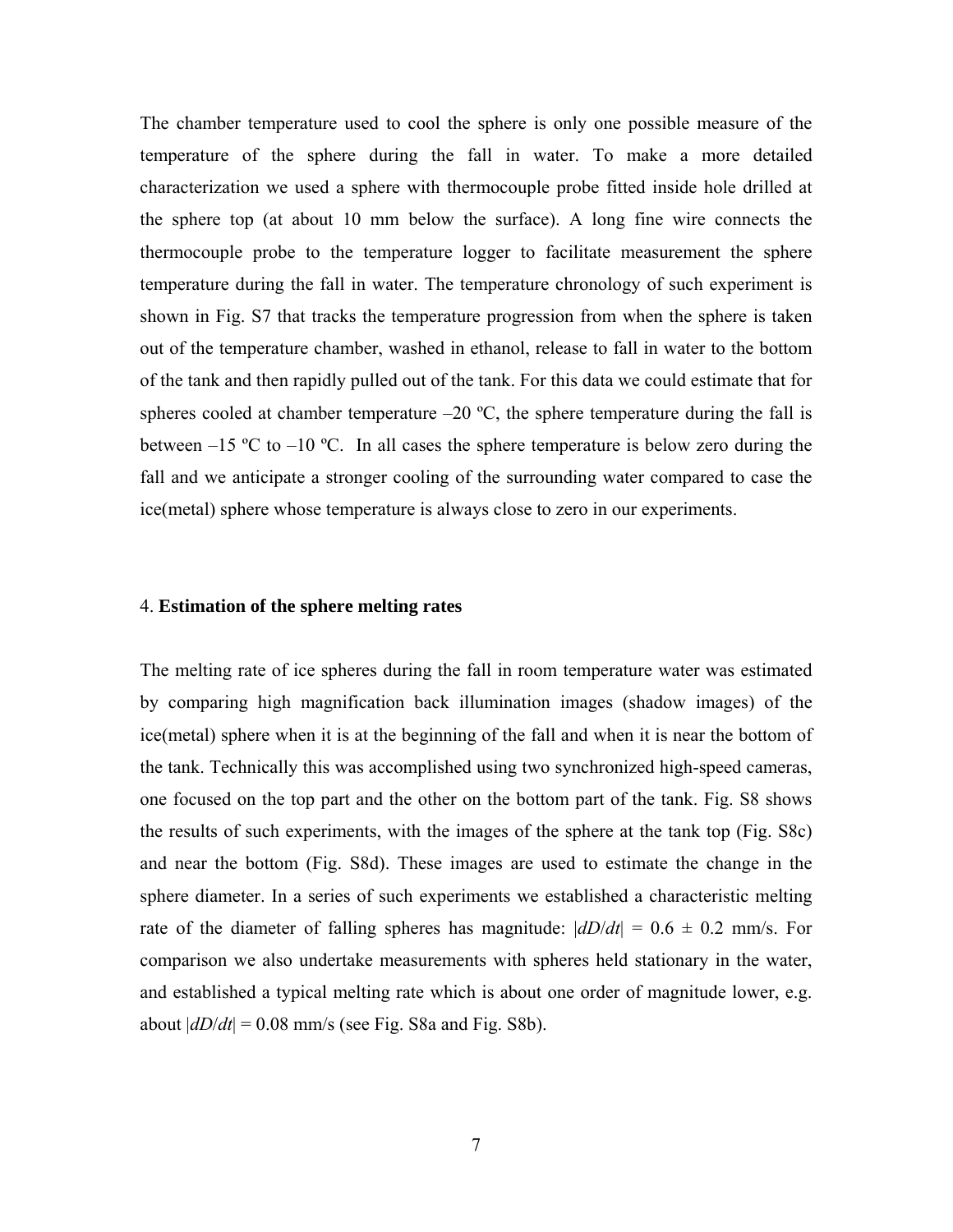The melting rate on sphere falling in  $6^{\circ}$ C water was too low to allow precise measurement in the time-scale of the experiments. However, for static spheres in 6 ºC water we measured  $|dD/dt| = 0.0045$  mm/s, or melting rate was about 18 times lower than the rate for room temperature water.

We noticed that during the course of the ice(metal) sphere fall experiment, the amount of surface melting is very small with no detectable deviation from the spherical shape and the ice surface remains smooth. Thus the observed drag reduction is not due to deviations from the spherical geometry as a result of differential surface melting or the development of surface geometric features as the ice surface melts. However, if the ice spheres were permitted to travel a significant distance, one would expect shape change due to melting as another mechanism for altering drag.

# **5. Visualization of the ice sphere wake**

To visualize the ice sphere wake we added a water-based red dye (AFFCO, Red Food dye) at about 3 vol % to the water used to prepare the ice. In all cases the fall velocity of the dyed ice(metal) sphere was found to be identical with the fall velocity of the pure water ice(metal) sphere. From this we concluded that the dye at the concentration used has no effect on the drag on the ice(metal) spheres. The visualization of the wake of a 60 mm ice(metal) sphere falling at velocity corresponding to lower  $Re \sim 5 \times 10^4$  and higher  $Re \sim 1.5 \times 10^5$  is shown in Supplemental Video 2.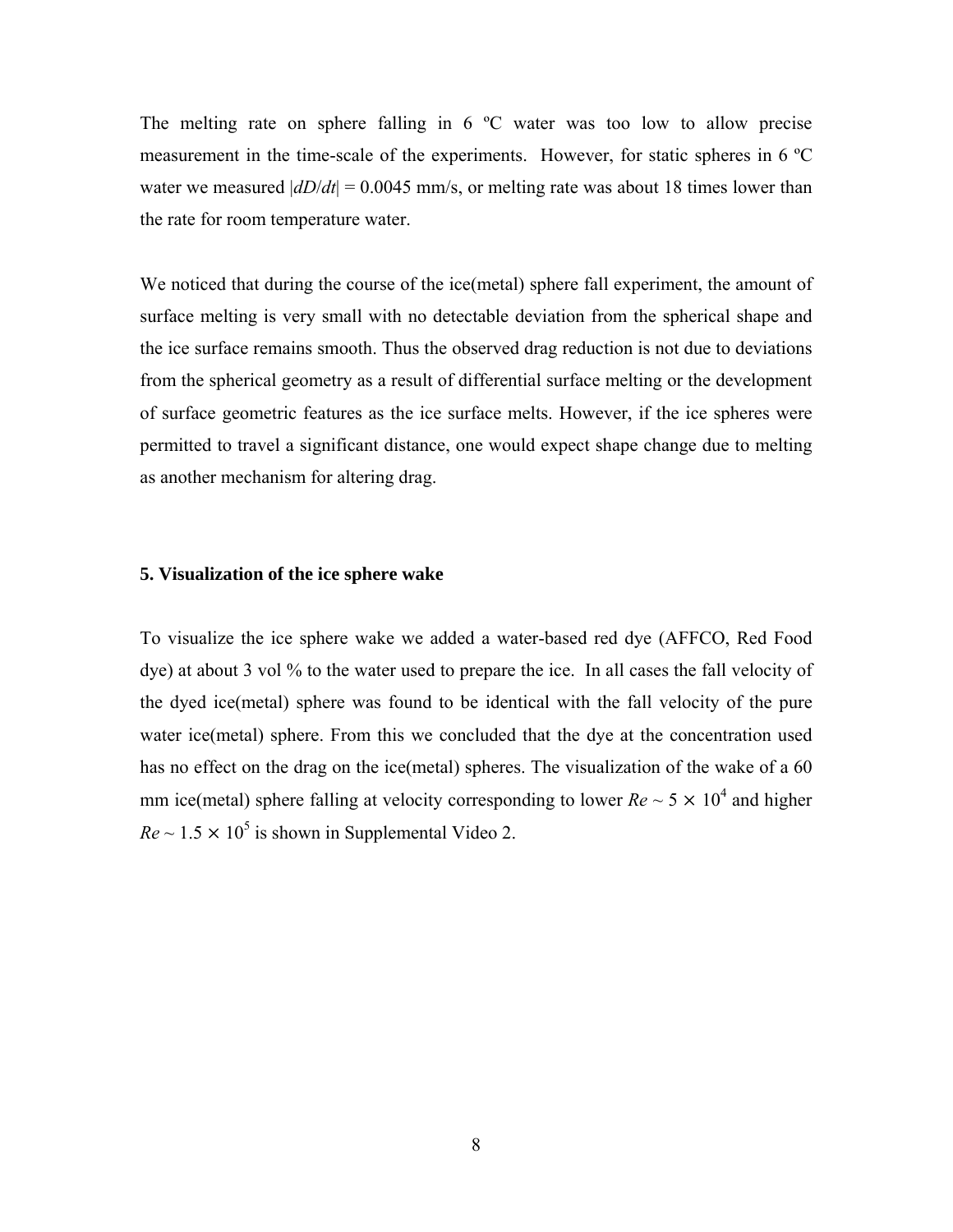# **6. Mechanism of the early onset of drag reduction**

Before considering the physical mechanism underlying the observed of drag reduction of ice spheres of radius *R* travelling at constant velocity *U* in a quiescent Newtonian fluid of shear viscosity,  $\mu$ , we recapitulate the general characteristics of the drag coefficient,  $C_D$ of a sphere in the range of Reynolds number,  $Re = 2\rho RU/\mu \sim 10^4 - 10^6$ . In this regime, the drag is due to the pressure or inertial contribution, also known as the form or wake drag, with skin friction accounting for less than 5% of the total drag. For  $Re < 2 \times 10^5$ ,  $C_D$  is relatively constant in the range  $0.4 - 0.5$  but drops rapidly at  $Re \approx 2.5 \times 10^5$ , to about 0.1  $-$  0.2 corresponding to a drag reduction  $[S1 - S3]$ . This is called the 'drag crisis' and is associated with the change in the nature of the boundary layer that affects the position of its separation from the surface of the sphere. For  $Re < 2 \times 10^5$ , the boundary layer on the forward portion of the sphere is laminar and separates near the equator (90º from the front of the sphere) and leads a wide wake behind the sphere where the low pressure cannot compensate the pressure at the forward portion. As *Re* increases beyond  $2 \times 10^5$ , the laminar boundary layer begins to transition into a turbulent boundary layer on the forward surface. The turbulent boundary layer carries more momentum so that laminar boundary layer can remain attached to the sphere surface beyond the equator, separating downstream at around 120º from the front of the sphere. The resulting wake is therefore much narrower, so that more of the pressure on the forward portion of the sphere is thus partially compensated, thus giving rise to a lower drag [S2].

Fundamentally, all drag reduction mechanisms of a sphere moving in a Newtonian fluid involve moving the point of flow separation to the rear portion of the sphere surface to generate a narrower wake. However the underling physical mechanisms that can trigger the early onset of the drag crises transition differ. A number of drag reduction strategies have been reported in the literature: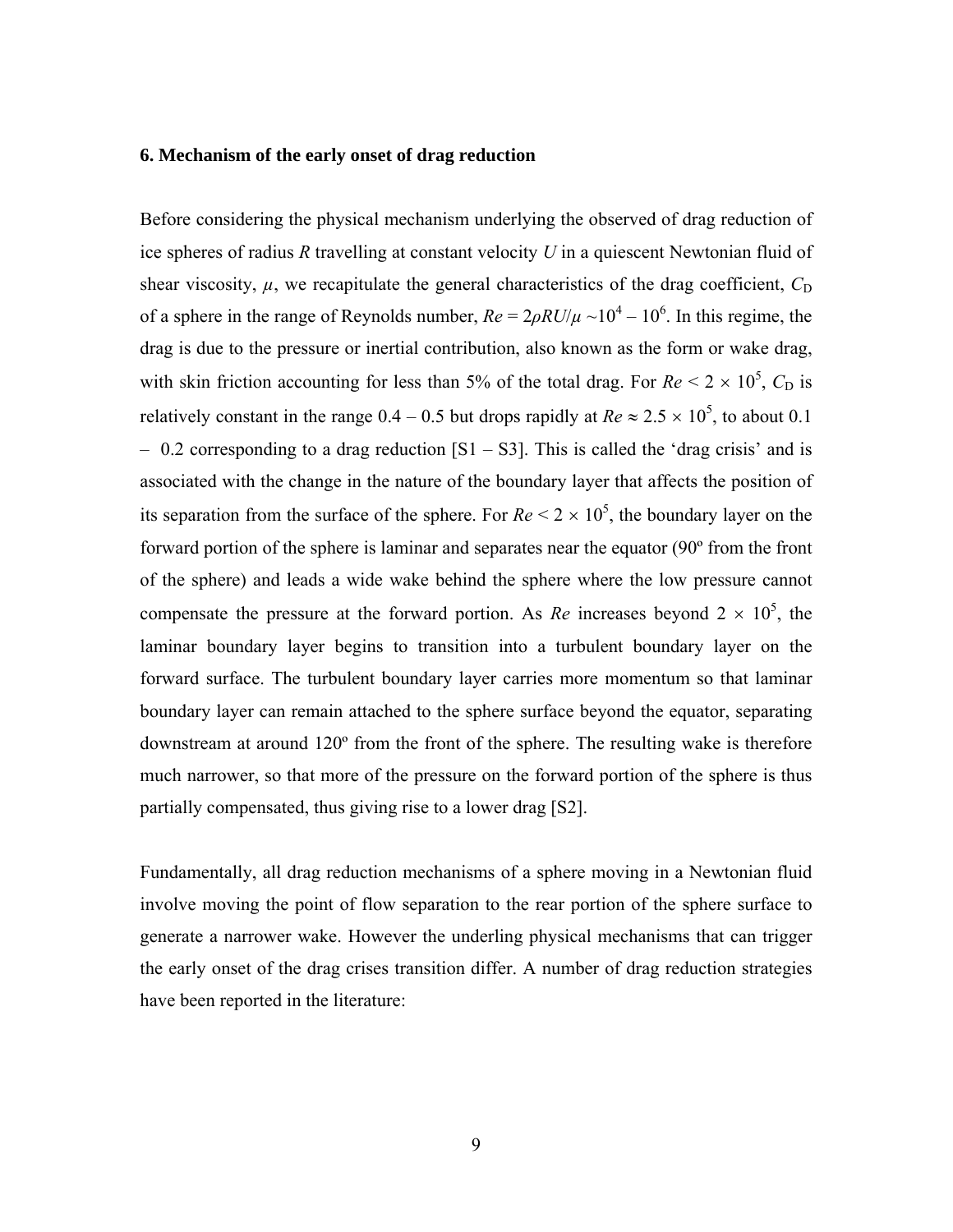- Addition of small amounts of flexible polymers to induce non-Newtonian viscoelastic behavior in the fluid that alters the behavior of the boundary layer [S3, S4],
- Adding physical features to the surface such as golf ball dimples, trip wires, shark skin riblets to trigger the onset of turbulence in the boundary layer at lower *Re*  [S5].
- Creating a low density and low viscosity layer near the surface by sustaining a Leidenfrost vapor layer or a plastron gas layer on the surface [S6, S7], that changes the non-slip boundary condition to a partial or full slip boundary condition in order to reduce friction between the viscous boundary layer and the surface.

In this paper, we showed that a *microscopic* scale chemical phenomenon of phase change or melting of an ice surface, resulting in the local mass transfer of 'new' fluid at the solidfluid interface, can also cause drag reduction on a *macroscopic* scale associated with moving the point of flow separation to the rear portion of the sphere.

To relate this process to a more familiar paradigm of what happens at the fluid-solid boundary, we can view this either as:

(i) a partial-slip effect due to the melting of the surface, e. g. the rate of the surface melting,  $|dR/dt|$  acts as a slip velocity  $U<sub>S</sub>$  to which an effective slip length,  $\lambda<sub>S</sub>$  can be associated, or

(ii) an effective local thickening of the viscous boundary layer due to mass transfer of water from the melting surface, e.g. |*dR*/*dt*| is considered as the velocity at which the boundary layer is effectively increasing in thickness as fluid flows past the surface.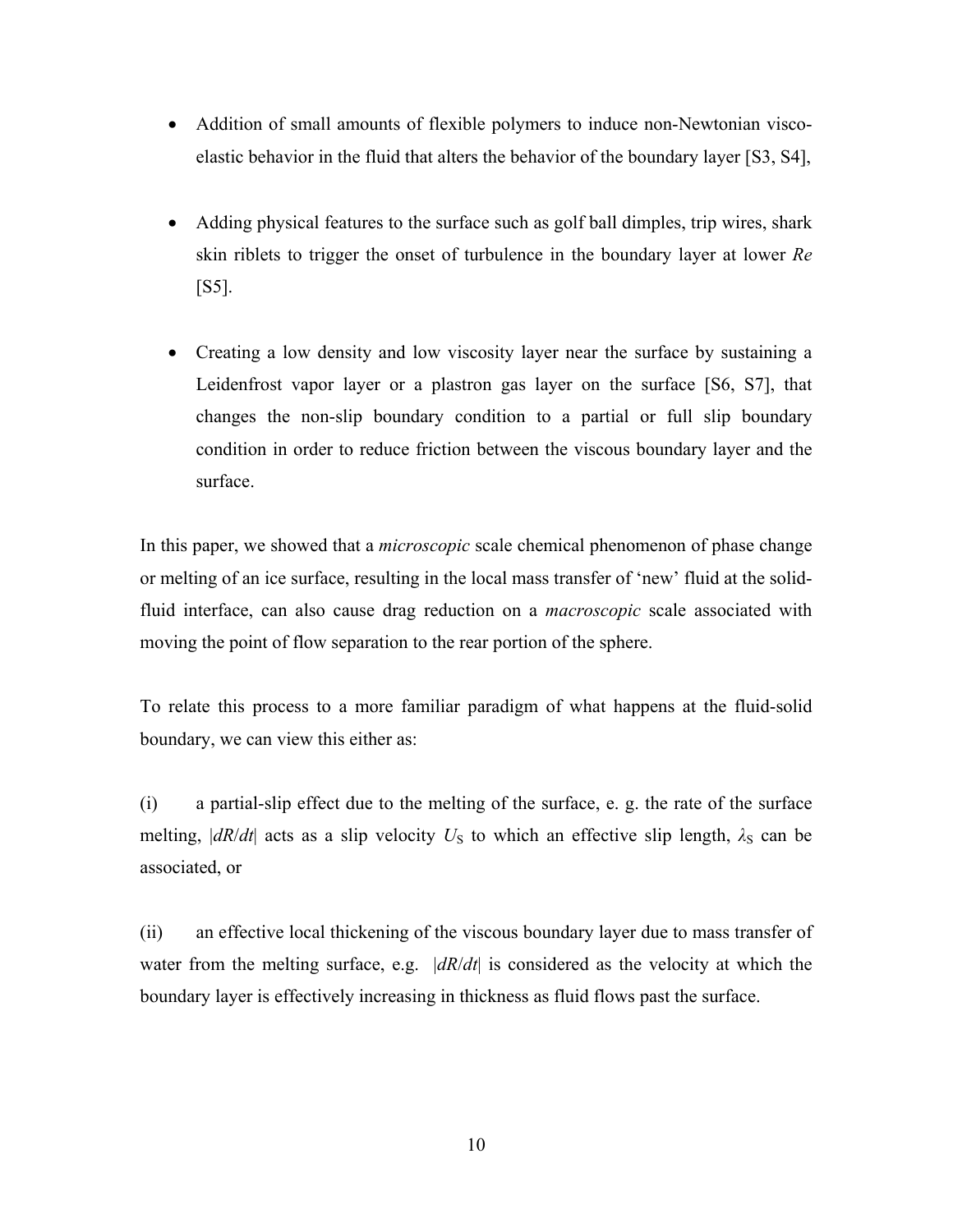# *6.1 Estimation of the slip length vs. boundary layer thickness*



**Schematics 1.** Schematics of the boundary layer velocity field variation:  $U_F$  in the free stream velocity;  $U_S$  is the fluid velocity at the surface;  $\lambda_B$  is the viscous boundary layer thickness, and  $\lambda_s$  is the slip length defined as the extrapolation depth at which the velocity vanishes.

Schematics 1 shows the velocity field variation from the free stream value,  $U_F$  to  $U_S$  slip velocity at the solid surface, illustrating the standard definition of the slip length,  $\lambda_{\rm S}$  as the extrapolated position of apparent zero velocity [S7]. For simplicity we have drawn a linear velocity profile but the same scaling argument will hold for non-linear profiles:

$$
\lambda_{\rm S}/(\lambda_{\rm B}+\lambda_{\rm S})\sim U_{\rm s}/U_{\rm F}
$$

In the case of the of boundary layer developing on a melting surface we can assume that the slip velocity to scale with the melting rate of the surface, or  $U_s \sim |dR/dt|$  for the case of our melting ice sphere. The free stream velocity around the sphere will have a radial dependence, but will scale with the sphere terminal velocity, or  $U_F \sim U_T$ . Then for the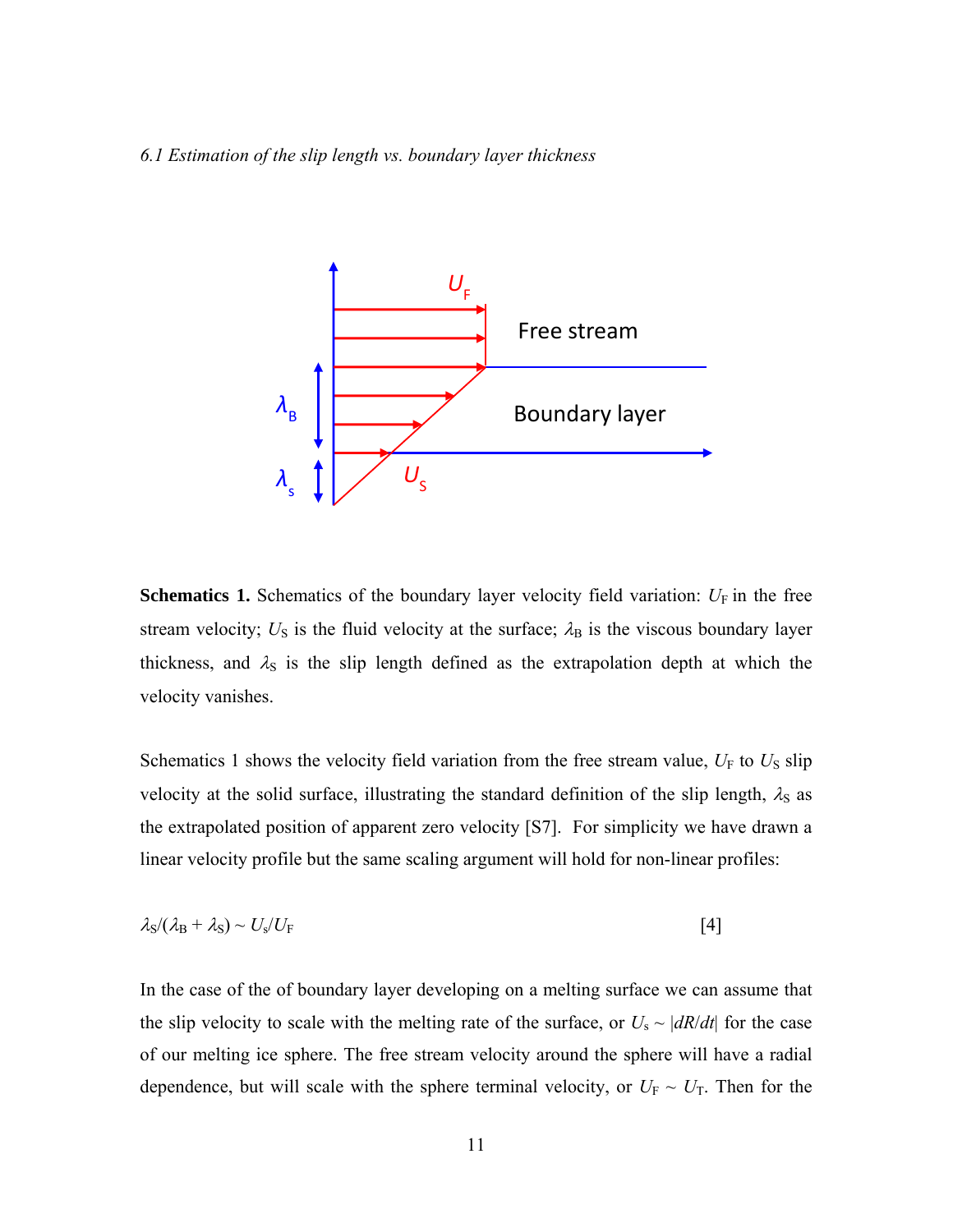case of the melting sphere:  $U_s/U_F \sim |dR/dt|/U_T$ . Taking the typical values measured values of  $|dR/dt| \sim 0.3$  mm/s and  $U_T \sim 2$  m/s  $(Re \sim 1.2 \times 10^5)$  we estimate that:

$$
\lambda_{\rm S} / \lambda_{\rm B} \sim 0.0015 \tag{5}
$$

The typical slip length is about three orders of magnitude smaller than the boundary layer thickness. This estimate indicates that unlike the case of the Leidenfrost or plastron vapor layers [S6, S7] the typical slip length due to the melting surface is much smaller than then the boundary layer thickness and the partial slip could not explain the range of the drag reduction observed.

#### *6.2 Estimation of the melting thickness vs. boundary layer thickness*



**Schematics 2.** Schematics of the boundary layer around: (a) a solid sphere and (b) melting sphere in which case the thickness of the boundary layer,  $\lambda_B$  is effectively increased by  $\lambda_M$  due to the mass transfer of water from the surface. The lighter gray color in (b) is to illustrate the freshly melted water from the ice surface mixing with the boundary layer. Notice that for the time scale of our experiments  $\lambda_M \ll R$ , so the spherical shape of the sphere is not compromised.

Schematic 2 is illustrates the effect of the mass transfer from the melting surface as an effective thickening of the viscous boundary layer. To quantify this effect we introduce a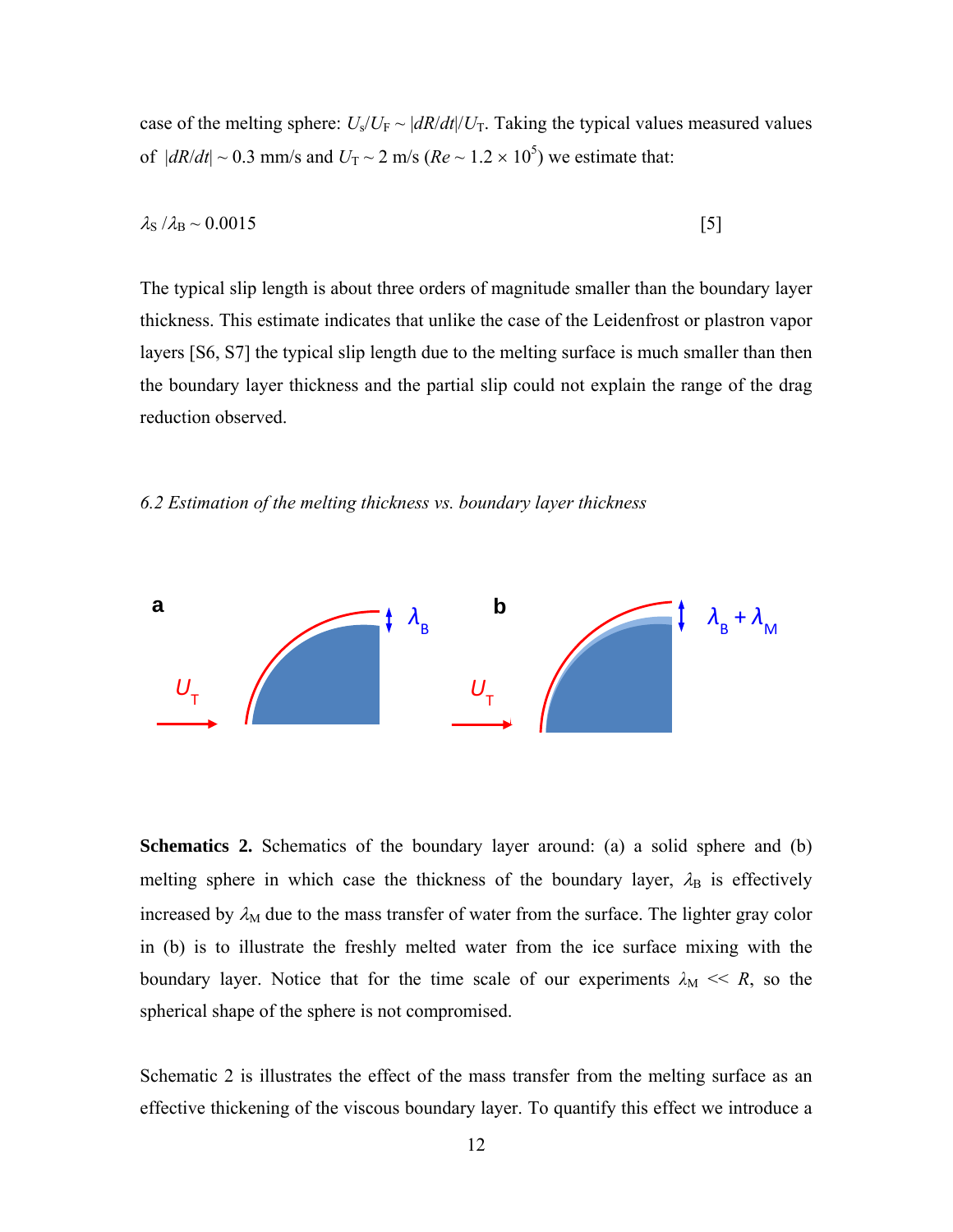characteristic melting thickness,  $\lambda_M$  defined as the thickness change of the ice layer as the sphere move over a distance of one diameter, *D*. From the above melting experiments, we estimate the melting rate of falling ice(metal) spheres to be  $|dR/dt| \sim 0.3$  mm/s. Thus a characteristic melting thickness scale is:

$$
\lambda_{\rm M} \sim |dR/dt| \left( D/U_{\rm T} \right) \sim 10 \, \mu \text{m} \tag{6}
$$

for a sphere of diameter  $D \sim 60$  mm with a terminal velocity  $U_T \sim 2$  m/s. This is smaller than, but of similar order to the characteristic thickness of the boundary layer,  $\lambda_{\rm B}$ estimated as [S8]:

$$
\lambda_{\rm B} \sim D / Re^{1/2} \sim 170 \text{ }\mu\text{m}
$$

for the same sphere at a Reynolds number,  $Re \sim 1.2 \times 10^5$ .

Although  $\lambda_M$  is estimated to be only 5-10% of thickness of the boundary layer on a solid sphere, this appears to be sufficient to increase the momentum in the viscous boundary layer to allow the point of separation from the surface to be moved towards the rear of the sphere that leads to the early onset of the drag crisis observed in our experiment.

A further confirmation of the hypotheses that the melting surface rate is the key physical parameter come from experiment conducted in low temperature 6 ºC water, in which case the melting rate is about 20 times lower and the drag reduction effect is fully suppressed.

The above analysis necessarily simplistic given limited experimental evidence adduced from the present study. However, we hope that our initial investigations will stimulate further experimental, theoretical and computational studies to better quantify and understand this intriguing phenomenon.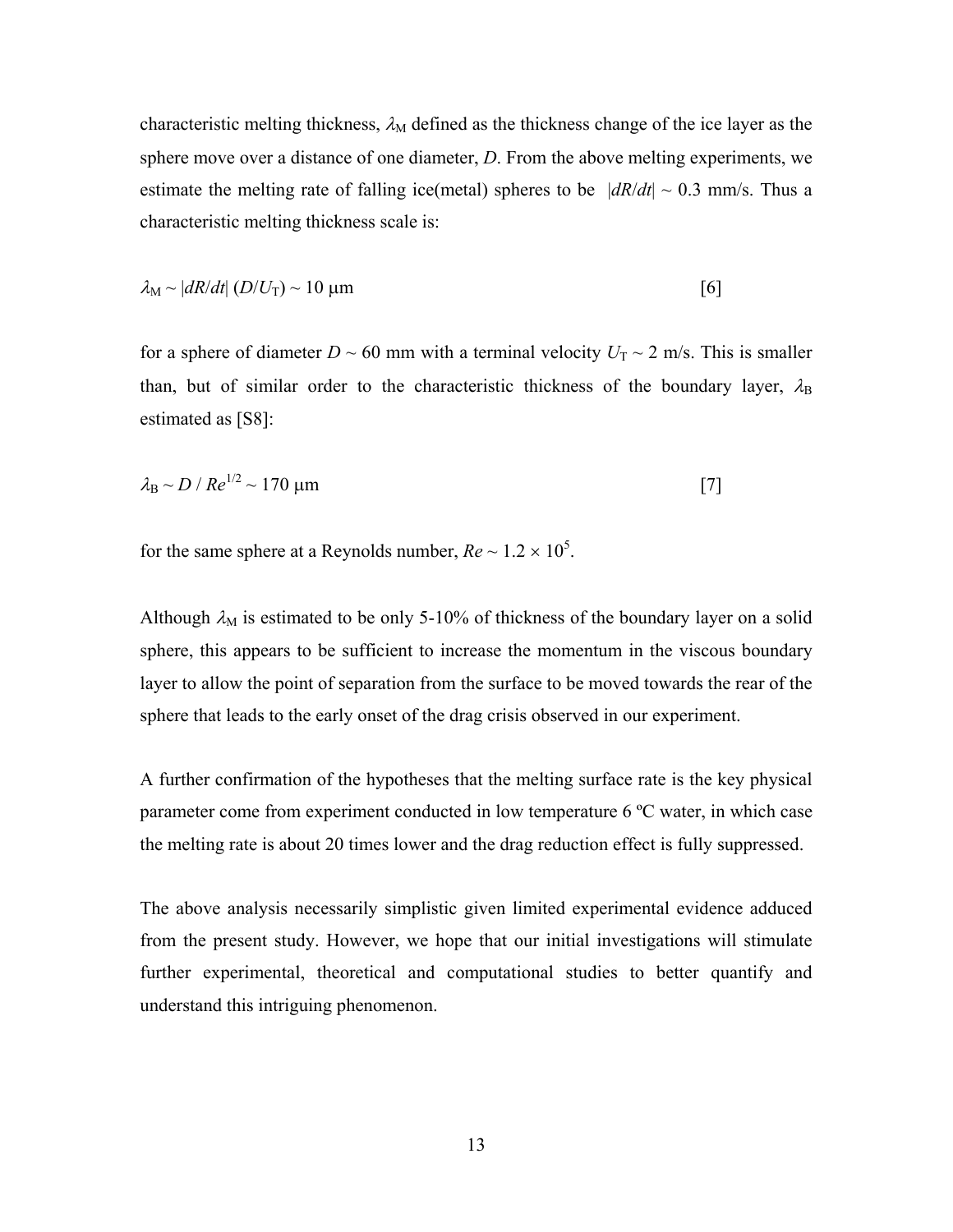# **References**

- S1. N. Lyotard, W.L. Shew, L. Bocquet, and J.-F. Pinton, Eur. Phys. J. B **60**, 469 (2007).
- S2. E. Achenbach, J. Fluid Mech. **54**, 565 (1972).
- S3. A. White, Nature **216**, 994 (1967).
- S4. C. M. White and M. G. Mungal, Annu. Rev. Fluid Mech. **40**, 235 (2008).
- S5. H. Choi, W-P. Jeon, and J. Kim, Annu. Rev. Fluid Mech. **40**, 113 (2008).
- S6. I. U. Vakarelski, J. O. Marston, D. Y. C. Chan, and S. T. Thoroddsen, Phys. Rev. Lett. **106**, 214501 (2011).
- S6. C. Cottin-Bizonne, J.-L. Barrat, L. Bocquet, and E. Charlaix, Nature Mater. **2**, 237 (2003).
- S8. S. Tomotika, Aero. Res. Comm. Rept. and Memo. No. 1678, 86 (1937)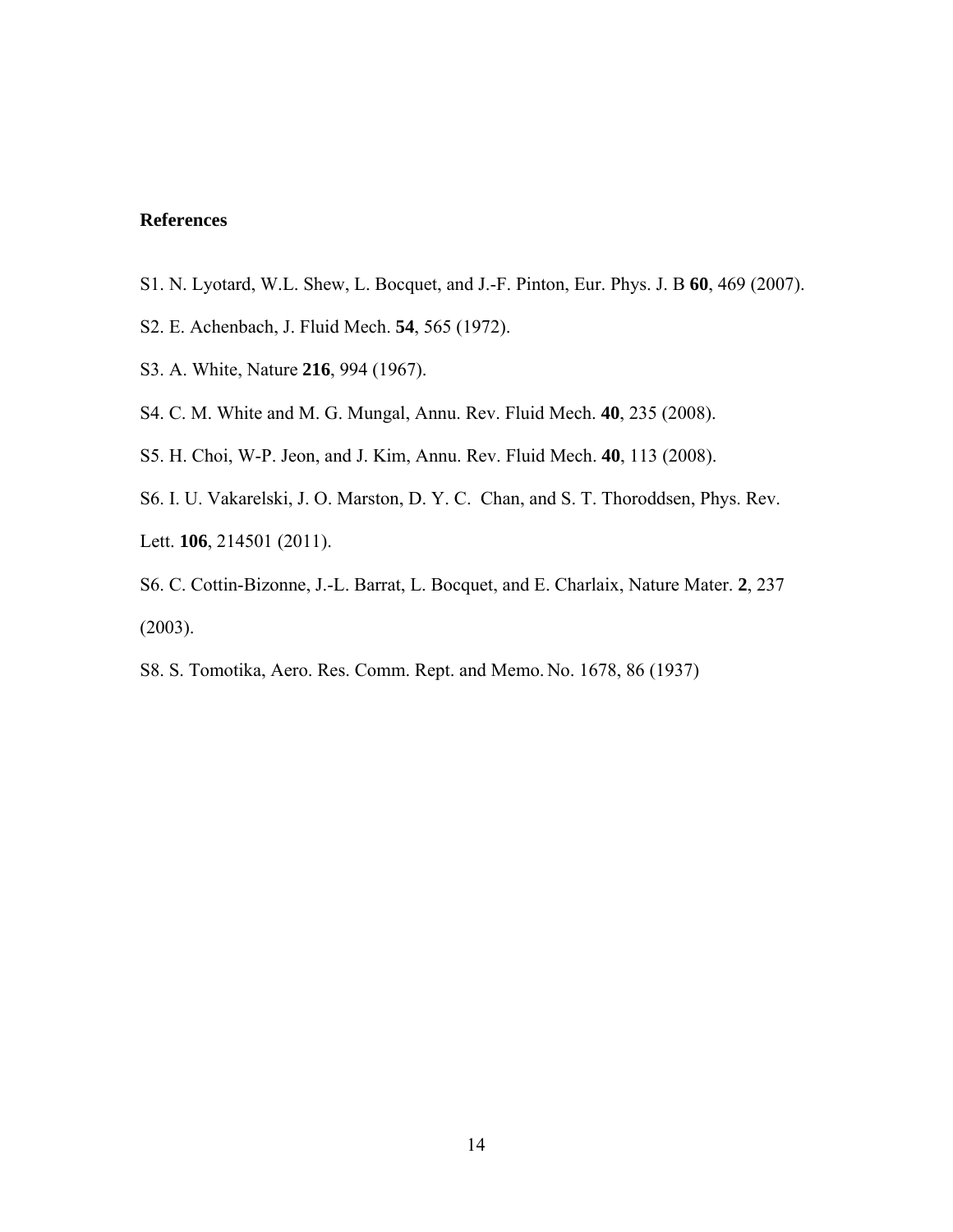## **Supplemental Videos Legends**

**Supplemental Video 1.** A comparison of a 60 mm diameter ice(metal) sphere (left) and of a 60 mm diameter solid metal sphere (right) of the same weight corresponding to a mean density  $\rho_s = 7.8$  g/cm<sup>3</sup>, falling in room temperature (22 °C) water. The videos are taken at the lower part of the tank where the spheres approach terminal velocity. The frame rate used was 1000 fps and the video playback speed is 30 fps. See also Fig. 2 in the manuscript.

**Supplemental Video 2.** A comparison of the rate of fall of 60 mm diameter ice(metal) spheres with different size metallic cores in 22 ºC water. A red dye has been added to the ice forming water to visualize the wake behind the falling spheres. On the left side the sphere velocity ~ 0.8 m/s corresponding to Re =  $5 \times 10^4$  and on the right side is ~ 2.4 m/s corresponding to Re =  $1.5 \times 10^5$ . The frame rate used was 1000 fps and the video playback speed is 30 fps

**Supplemental Video 3.** A comparison of a 60 mm diameter ice(metal) sphere (left) and of a 60 mm diameter solid composite metal sphere (right) of the same weight corresponding to a mean density  $\rho_s = 8.9$  g/cm<sup>3</sup>, falling in 6 °C water. The videos are taken at the lower part of the tank where the spheres approach terminal velocity. The frame rate used was 1000 fps and the video playback speed is 30 fps.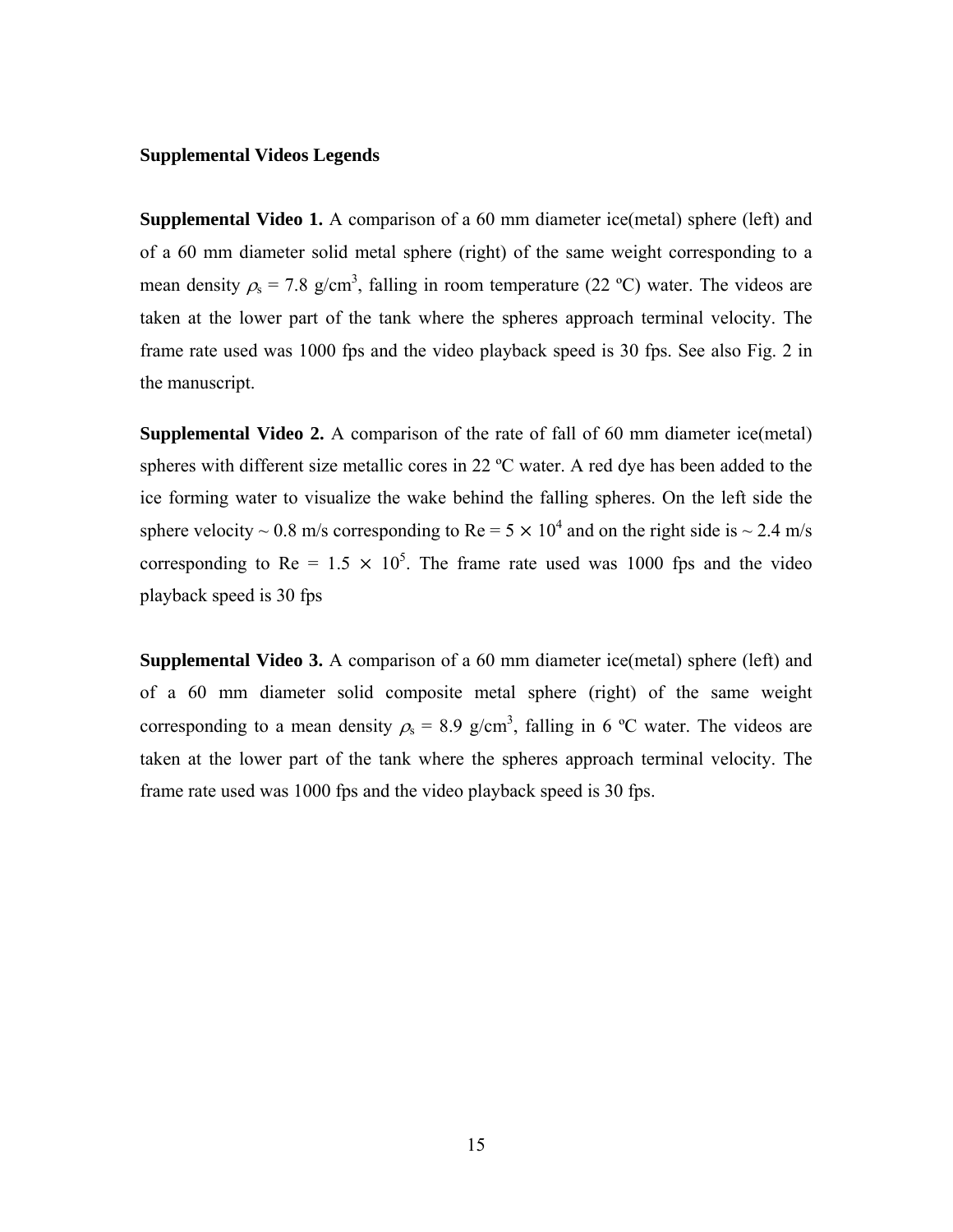



**Supplemental Figure S1.** (a) A schematic of the ice-shell-metal-core "ice(metal)" spheres prepared in an aluminium mold. (b) Photograph of the aluminium mold set inside the environmental chamber. (c) Photograph of the ice mold with the ice sphere inside shortly after removal of the mold top.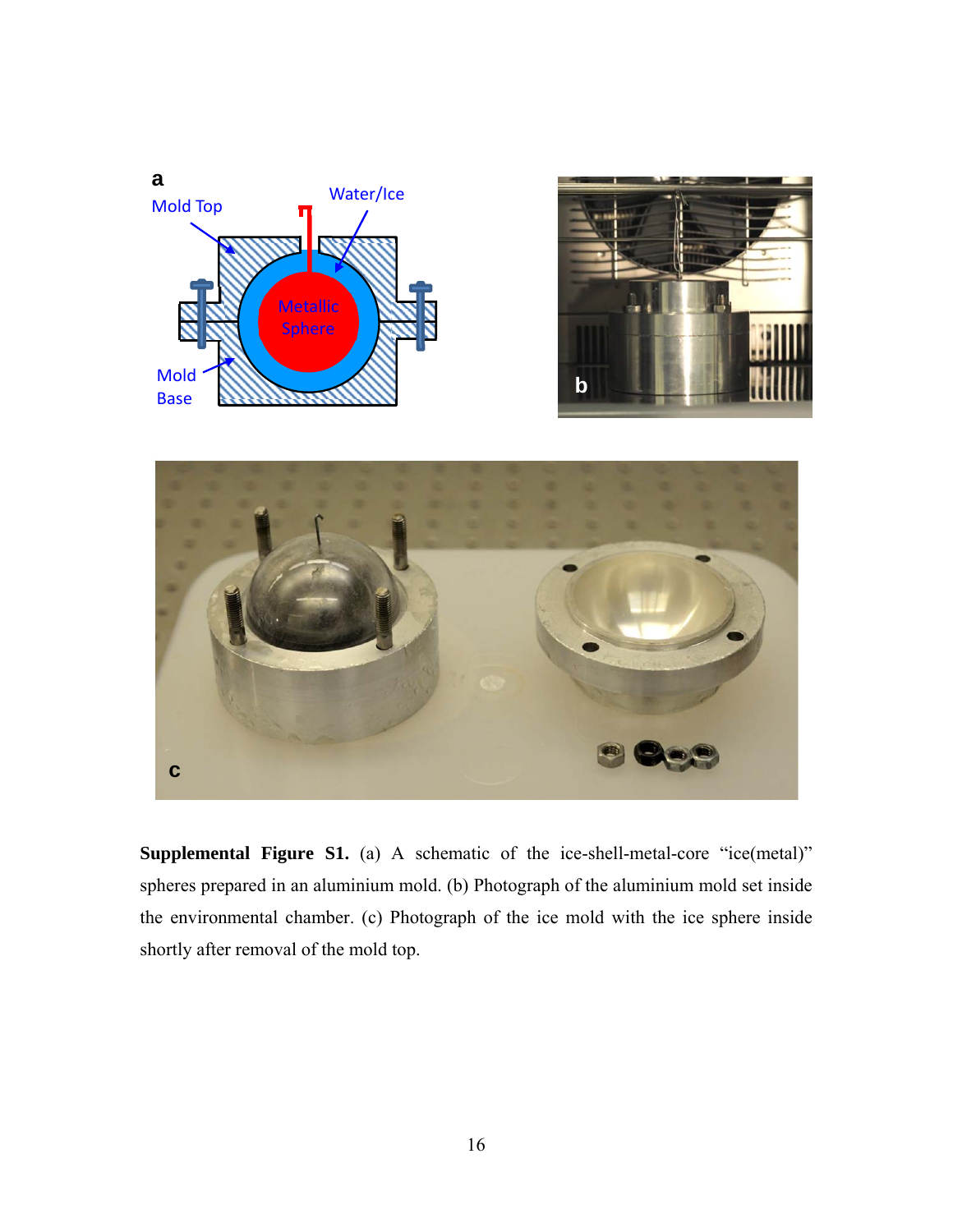

**Supplemental Figure S2.** (a) Schematic showing the placement of the 3 thermocouple probes: inside the mold wall (green), inside the ice shell (blue) and inside the metal core (red) (b) Time variations of the temperature at the three control point (same colors as in part (a)) for a freezing temperature of  $-10$  °C and  $-20$  °C. Arrow indicates the approximate time when the ice(metal) spheres are removed from the mold.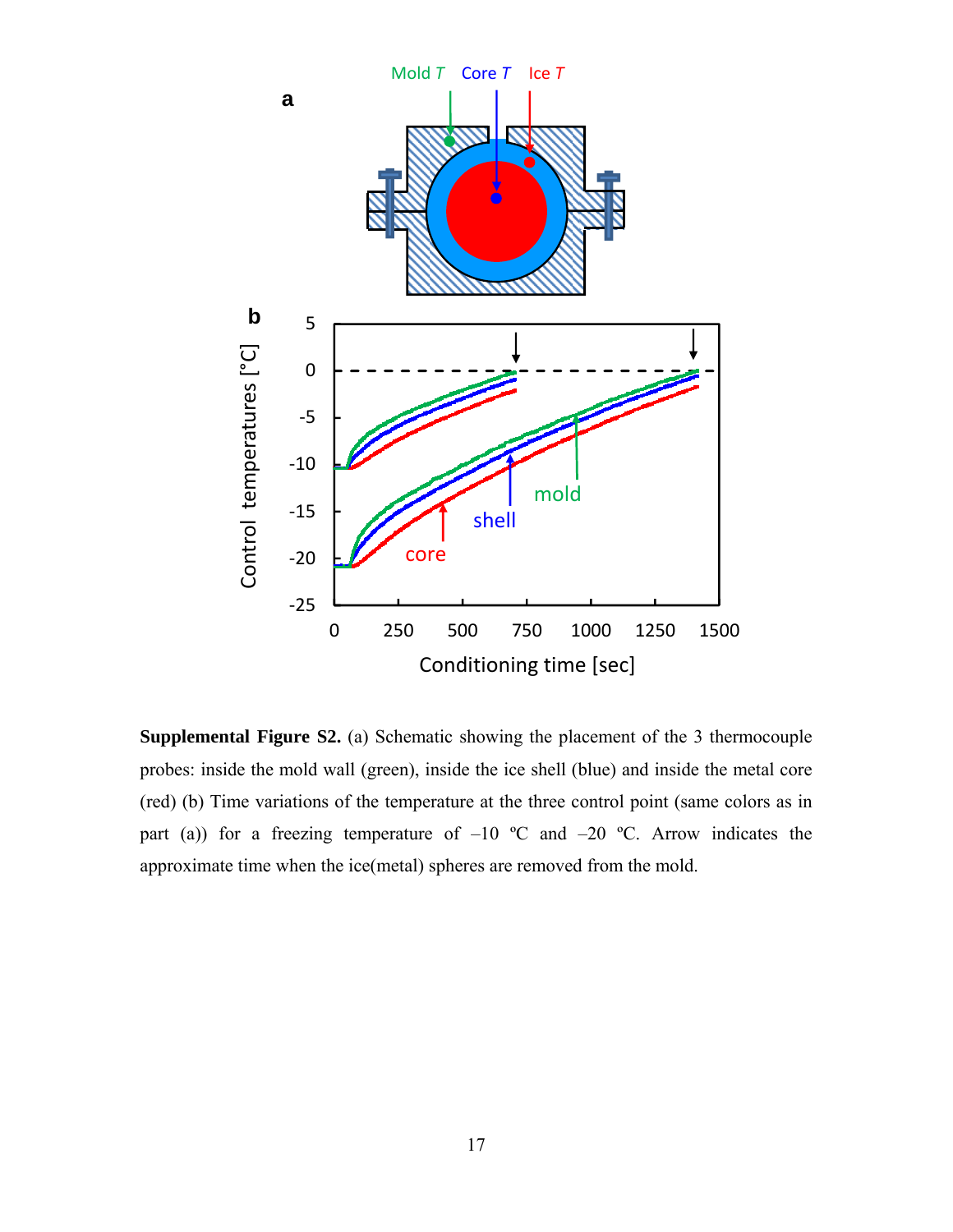

**Supplemental Figure S3.** Photography of a 60 mm diameter ice(metal) sphere. In all cases, the metallic core is a 40 mm diameter steel sphere. (a) Using DI water, freezing temperature –20 °C (b) using DI water freezing temperature –10 °C (c) using DI water deaerated by boiling, freezing temperature –5 ºC. The sphere fall velocity is identical for all spheres and does not depend on the appearance of the ice shell.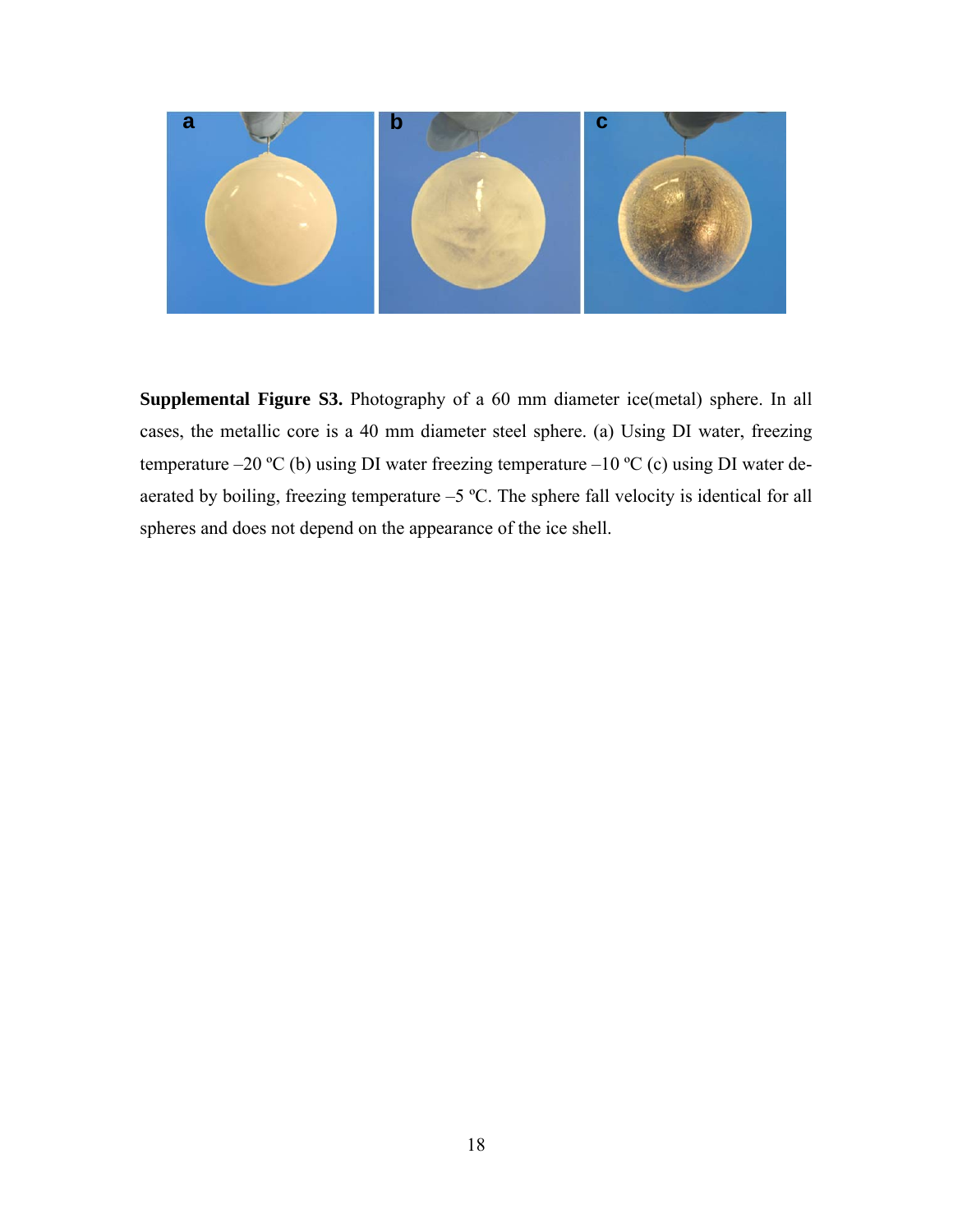

**Supplemental Figure S4.** (a) Photographs of a 60 mm diameter hollow alumina sphere. (b) Disassemble sphere with a ballast sphere inside. The sphere weight can be adjusted to exactly match that of the ice-shell-metal-core spheres, thus giving a more precise comparison of effect of the ice surface on the terminal velocity.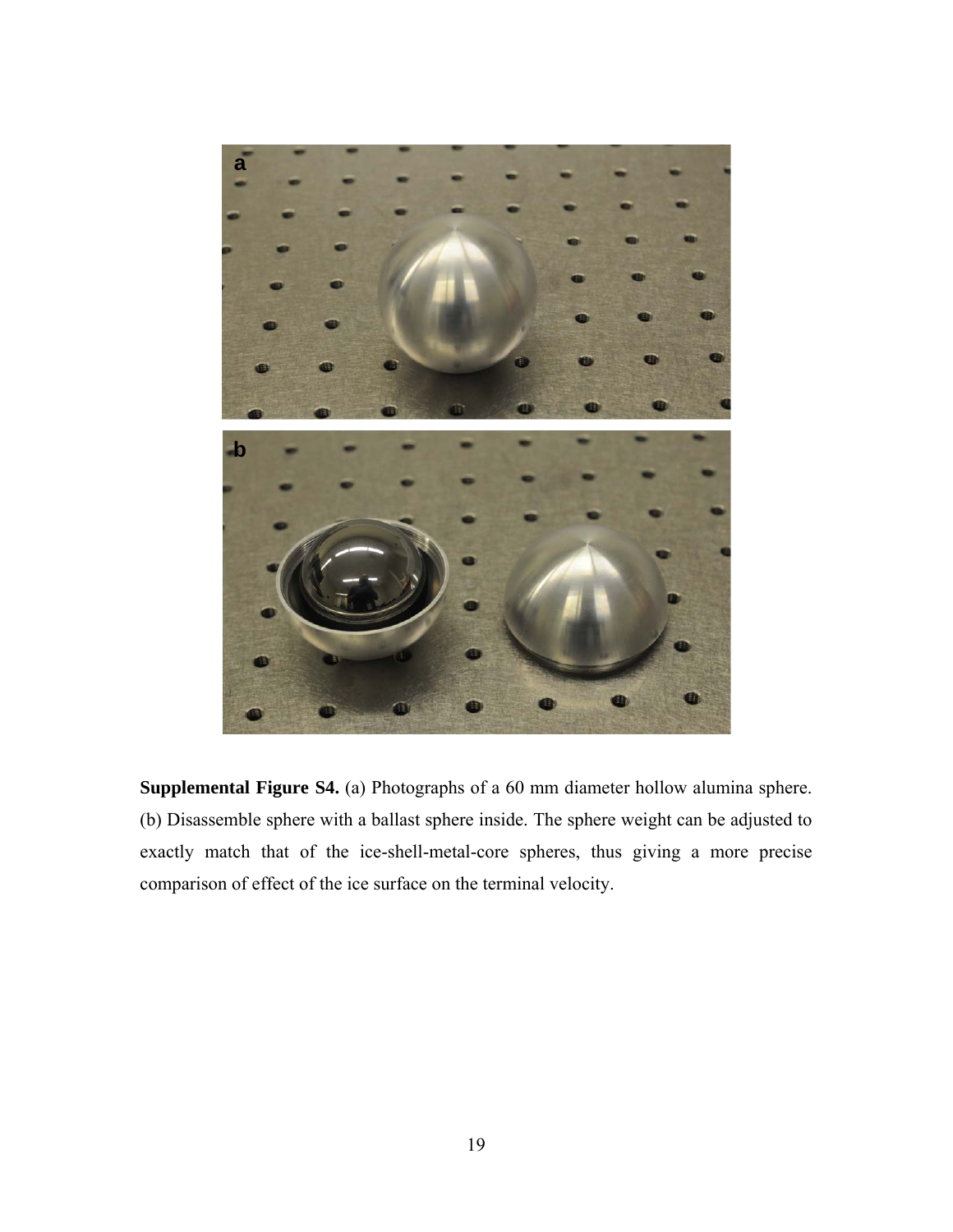

**Supplemental Figure S5.** Photographs of a 60 mm diameter steel sphere. (a) Sphere has been cooled to –20 ºC and then exposed to the laboratory atmosphere where a frost layer forms on the surface. (b) Sphere appearance after a brief wash with ethanol to remove the frost layer. The ethanol wets the sphere surface and prevents frost formation.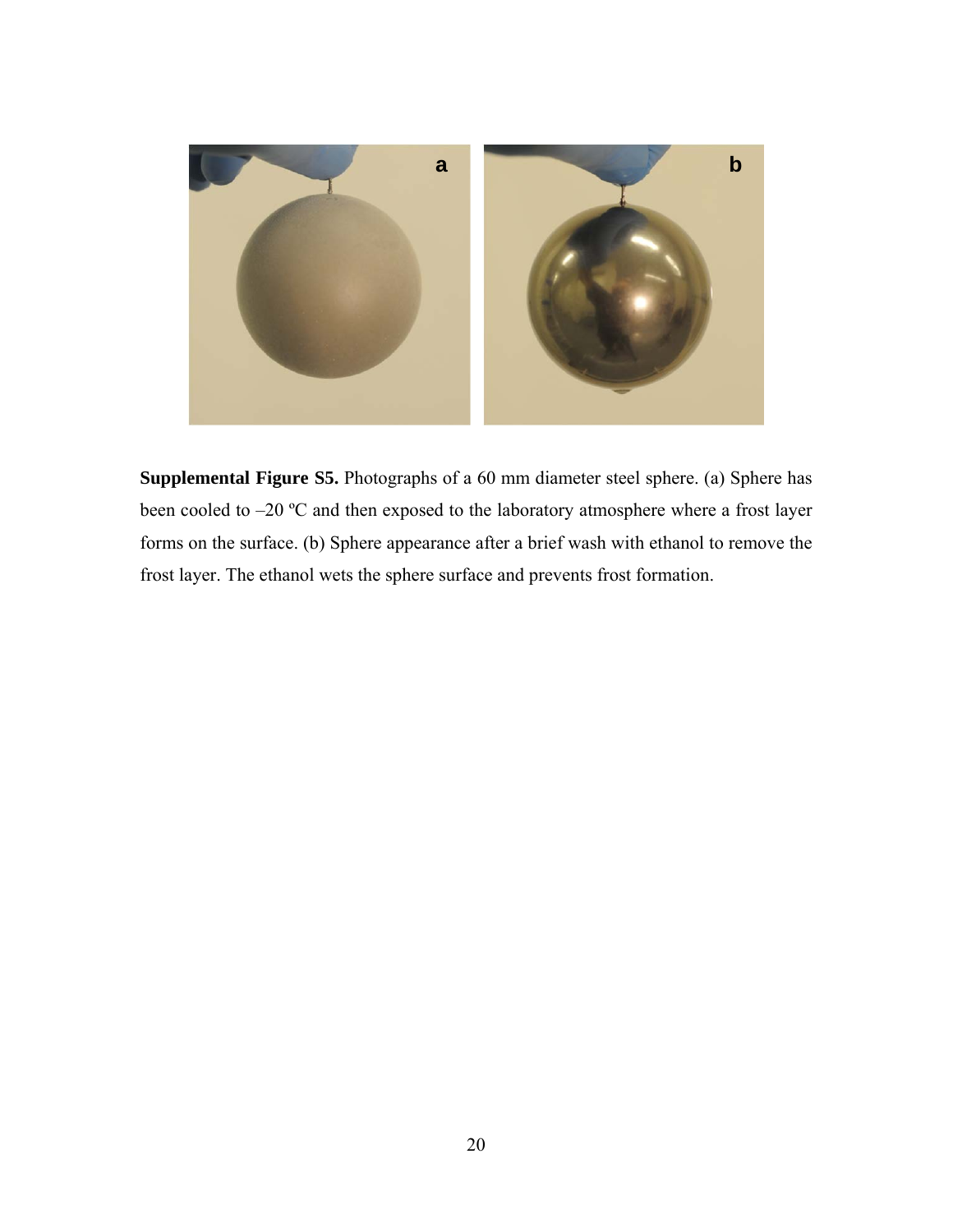

**Supplemental Figure S6.** Variation of the apparent terminal velocity of spheres in water with the temperature at which the spheres have been equilibrated. Results are given for a 60 mm diameter ice(metal) spheres (open squares, red) and a 60 mm diameter solid steel spheres (open circles, blue) of the same weight. For temperatures below zero the steel sphere surface is first defrosted by a brief wash with ethanol (see Fig. S5). Independent of the chamber temperature between  $-20$  °C to  $-5$  °C, the ice(metal) spheres are first conditioned at room temperature until the surface starts to melt so that the ice shell temperature is between  $-2$  °C to 0 °C (Fig. S2).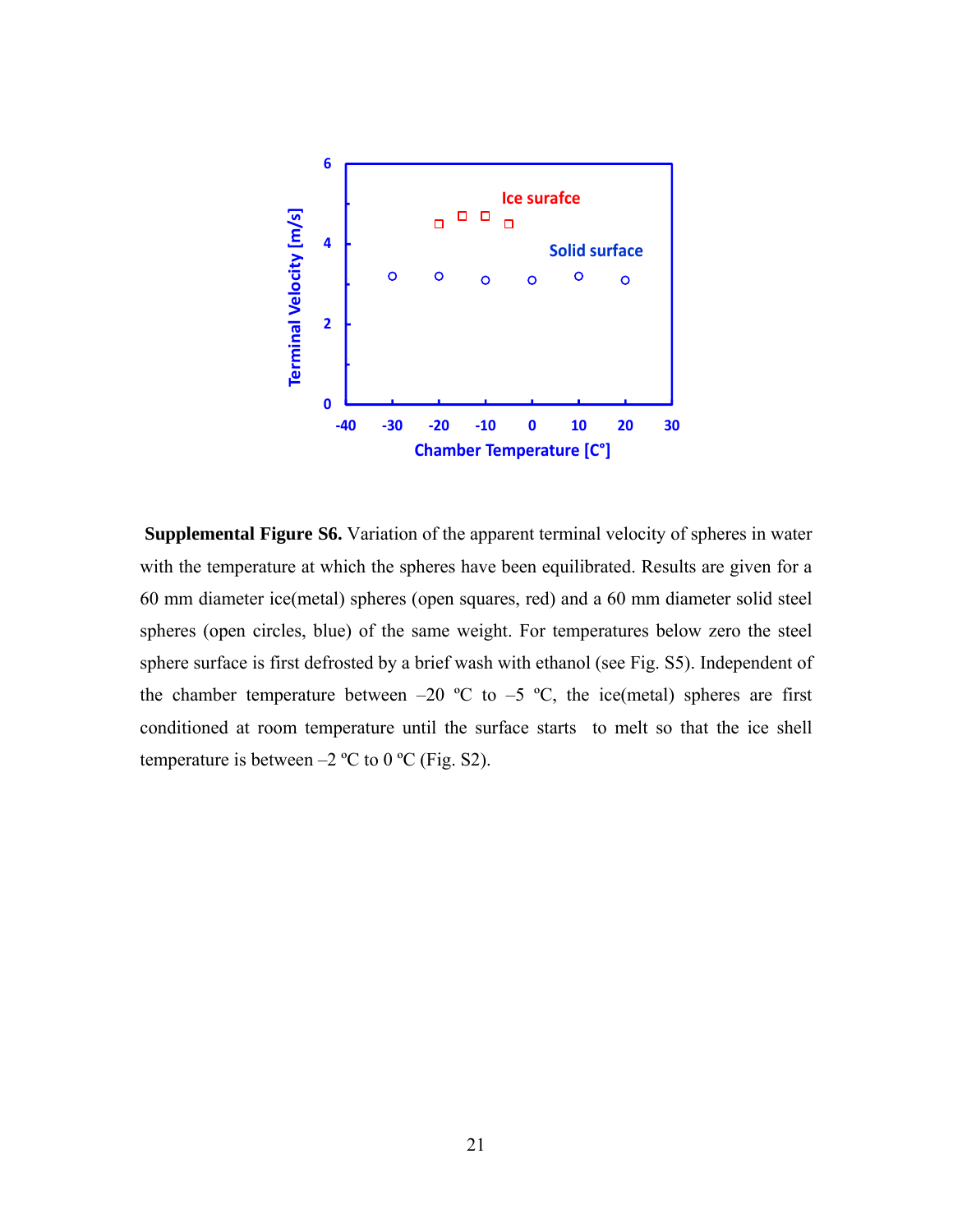

**Supplemental Figure S7.** Chronology of a cooled 60 mm diameter steel sphere monitored by the thermocouple probe mounted inside the steel sphere for the steps: (a) taking the sphere out of the chamber (chamber temperature  $-20$  °C); (b) brief wash with ethanol to defrost; (c) dipping in water; (d) fall to the bottom of the tank; (e) pull back of the sphere from the tank; (f) taken out of the water. The sphere temperature remains below zero.